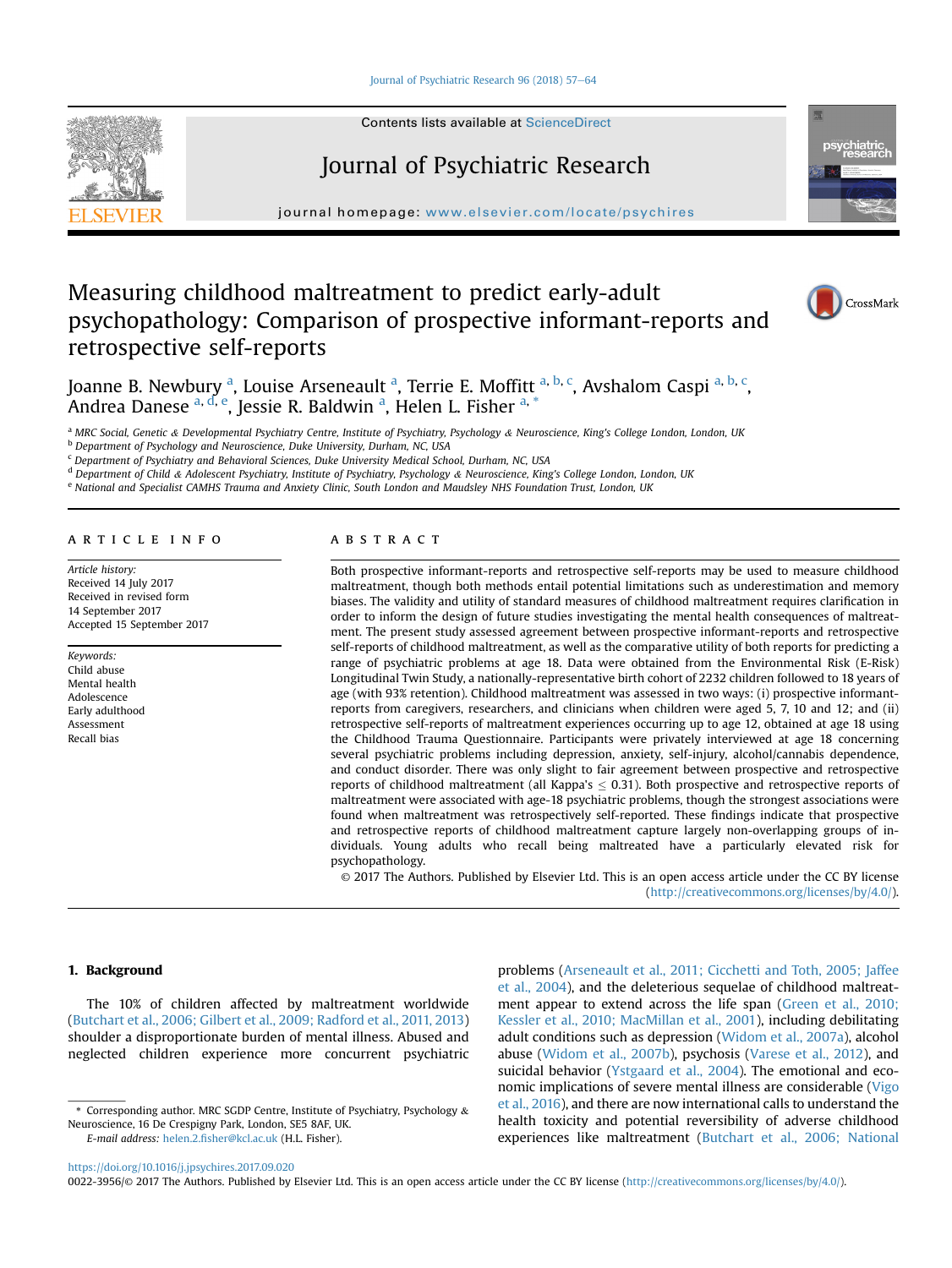[Institute of Aging, 2012; National Scienti](#page-6-0)fic Council on the [Developing Child, 2007\)](#page-6-0). A fundamental step in this health initiative is to examine the validity and utility of standard measures of maltreatment, in order to understand the basis of the association between childhood maltreatment and adult psychopathology and inform future research.

Most evidence linking childhood maltreatment with adult mental health problems comes from cross-sectional studies of adults who retrospectively report on their childhood experiences ([Hardt and Rutter, 2004](#page-7-0)). Because these self-reports are usually elicited many years after the maltreatment took place ([Widom](#page-7-0) [et al., 2007a\)](#page-7-0), it is important to consider the potential impact of several biases  $-$  including forgetting ([Hardt and Rutter, 2004\)](#page-7-0), infantile amnesia [\(Howe and Courage, 1993\)](#page-7-0), subsequent life-events ([Tajima et al., 2004\)](#page-7-0), and questionnaire or interview quality ([Fergusson et al., 2000](#page-7-0)) – on the likelihood that early traumatic memories are recalled and disclosed. A more concerning issue is the potential influence that mood-congruent memory biases could exert on the salience of childhood memories. For example, adults with mental health problems such as depression might exhibit generalized difficulties with memory and attention compared to healthy adults ([Brewin et al., 1993](#page-6-0)). Furthermore, depressed adults might remember more negative versus positive childhood memories, whereas mentally well adults might show the opposite trend ([Widom and Morris, 1997](#page-7-0)). Such memory biases could confound or inflate the association between childhood maltreatment and adult psychopathology, which raises concerns over the validity of previous findings ([Hardt and Rutter, 2004; Susser and Widom, 2012\)](#page-7-0). Whilst, there is some experimental evidence of such 'moodcongruent recall' ([Bower, 1981\)](#page-6-0), most anecdotal evidence relates only to depression [\(Brewin et al., 1993\)](#page-6-0). Moreover, [Fergusson et al.](#page-7-0)  $(2011)$  showed  $-$  by fitting a structural equation model to repeated measures of mental health and retrospective self-reports of  $m$ altreatment  $-$  that report unreliability and recall bias had minimal influence on the variance of maltreatment self-reports over time. The potential influence of mood-congruent memory biases on retrospective self-reports of maltreatment therefore remains equivocal.

In theory, children could prospectively self-report on their maltreatment experiences. However, asking a young child questions about traumatic experiences could be distressing for the child, and therefore would usually be unethical and impractical in research studies. Official records, such as medical and social services files, are the most commonly used prospective measure of childhood maltreatment, and have typically been considered the gold-standard ([Hardt and Rutter, 2004; Widom and Shepard, 1996\)](#page-7-0) because such measures are comparatively independent (that is, independently substantiated by professionals). However, only a small proportion of maltreated children come to the attention of professionals, therefore exclusive reliance on official records drastically underestimates the prevalence of maltreatment ([Gilbert](#page-7-0) [et al., 2009; MacMillan et al., 2003](#page-7-0)).

Alternatively, prospective caregiver-reports (usually from the mother) can be used. Intuitively, we might expect parents to know the most information about whether their child has been maltreated. However, caregivers might clearly withhold information if they are the perpetrator or in a relationship with the perpetrator ([Fisher et al., 2011\)](#page-7-0). Parents could also simply be unaware of the maltreatment, which is particularly likely with sexual abuse which is usually secretive. Further, longitudinal studies can be subject to high rates of selective attrition during follow-up, where potentially those most likely to develop psychopathology drop out [\(Martin](#page-7-0) [et al., 2016](#page-7-0)), thus limiting the generalizability of associations between prospectively measured maltreatment and adult psychopathology.

Considering the various potential biases of both retrospective self-reports and prospective reports of childhood maltreatment, further research into the validity and utility of both designs is needed. A small number of studies have addressed this by comparing prospective and retrospective measures of maltreatment from the same individuals. This provides the opportunity to assess between-method agreement and to contrast prospective and retrospective measures for their ability to statistically predict mental health outcomes. Between-method agreement has gener-ally been low, ranging from slight ([Henry et al., 1994; Johnson et al.,](#page-7-0) [1999; Reuben et al., 2016](#page-7-0)) to fair ([Patten et al., 2015; White et al.,](#page-7-0) [2007\)](#page-7-0). Retrospective self-reports (versus prospective measures) have tended to demonstrate stronger associations with adult psychopathology [\(Brown et al., 2005; Everson et al., 2008; Reuben](#page-6-0) [et al., 2016; Tajima et al., 2004; Widom and Morris, 1997; Widom](#page-6-0) et al.,  $1999$ ) – though the reverse has also been documented ([Scott et al., 2012; Shaffer et al., 2008](#page-7-0)).

However, studies to date have typically obtained retrospective self-reports of maltreatment many years into adulthood, which increases the time in which forgetting and subsequent life-events could influence the recall of childhood experiences, and confound the association between maltreatment and adult psychopathology. Additionally, prospective measures of maltreatment have mostly been obtained from official records  $-$  which capture only a small proportion of cases. Further, studies have usually measured just one or two maltreatment types and psychiatric outcomes, which could partly explain the conflicting findings. For example, the relative predictive capacity of prospective reports versus retrospective selfreports could depend on which psychiatric outcome is examined.

The present study explores the validity and utility of retrospective self-reports versus prospective informant-reports of childhood maltreatment. Here we incorporate three novel design features. First, we obtained prospective informant-reports of maltreatment at several time-points during childhood via caregiver interviews (supplemented with researcher observations and clinicians' reports where relevant), to foster trust between caregivers and research workers. Second, retrospective self-reports of maltreatment were obtained in early-adulthood (age 18) to reduce the time in which early childhood memories might be forgotten: at age-18, participants were reporting on events that happened between six and ~18 years prior, rather than several decades earlier. Third, we examined various forms of maltreatment and several early-adult psychiatric problems to gauge whether findings might differ between maltreatment type and psychiatric outcome. We focussed specifically on early-adult psychiatric problems because the majority of individuals who will develop a mental health problem will have done so by this point [\(Kim-Cohen et al., 2003\)](#page-7-0). With these measures, we asked: (1) Is there agreement between prospective informant-reports and retrospective self-reports of childhood maltreatment? (2) Do prospective reports and retrospective reports of maltreatment differ in their ability to predict early-adult psychiatric problems? And (3) Are prospective and retrospective reports of maltreatment independently associated with early-adult psychiatric problems? This step was conducted to test whether prospective informant-reports of maltreatment predicted early-adult psychiatric problems above and beyond the effect of retrospective self-reports (and vice versa).

# 2. Materials and methods

# 2.1. Study cohort

Participants were members of the Environmental Risk (E-Risk) Longitudinal Twin Study, which tracks the development of a nationally-representative birth cohort of 2232 British twin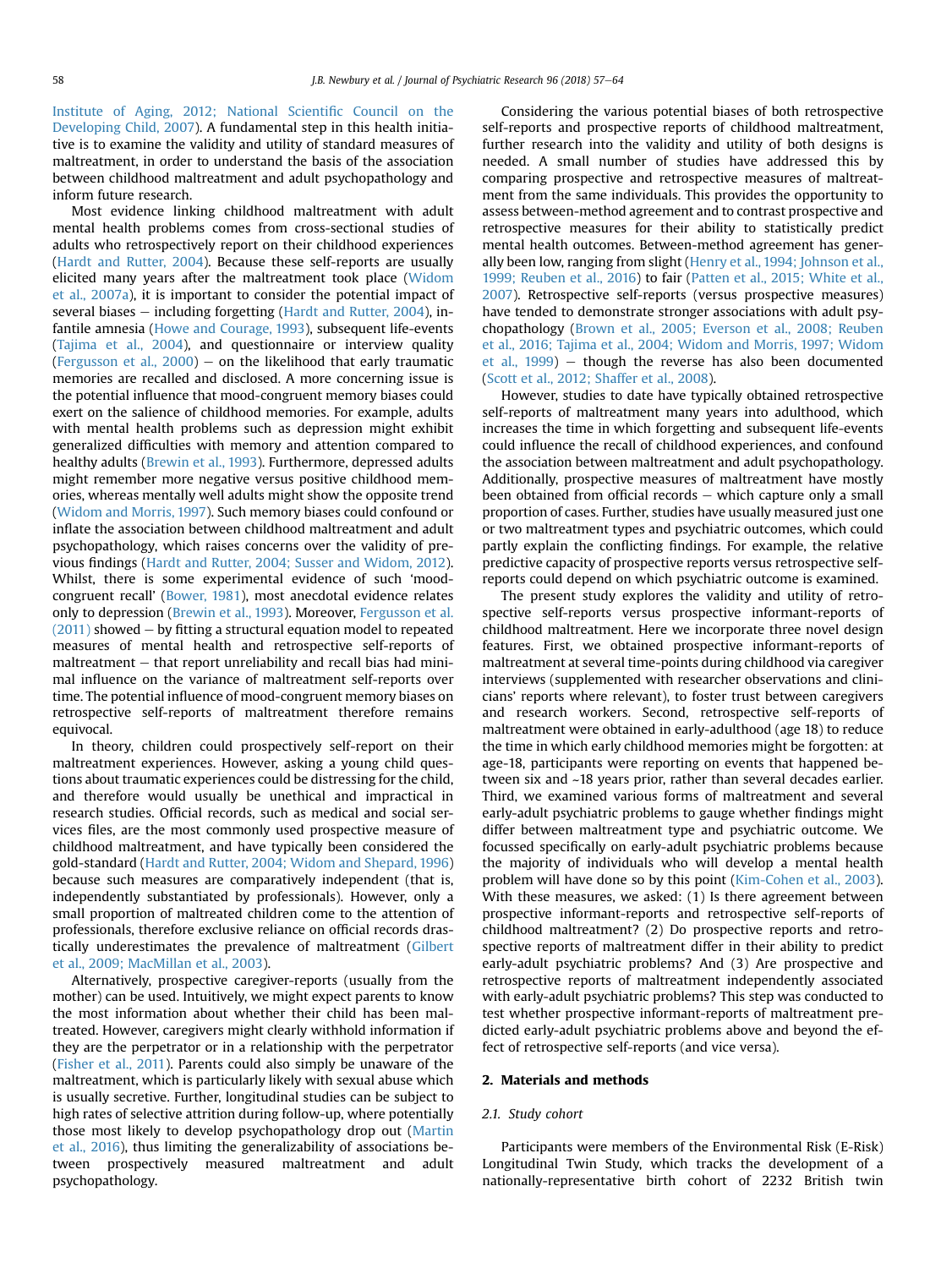children. Full details about the sample are reported elsewhere ([Moffitt and E-Risk Study Team, 2002](#page-7-0)) and in the Supplementary Materials. Briefly, the E-Risk sample was constructed in 1999-2000, when 1116 families (93% of those eligible) with samesex 5-year-old twins participated in home-visit assessments. This sample comprised 56% monozygotic (MZ) and 44% dizygotic (DZ) twin pairs; sex was evenly distributed within zygosity (49% male). Families were recruited to represent the UK population of families with newborns in the 1990s, on the basis of residential location throughout England and Wales and mother's age.

Follow-up home-visits were conducted when children were aged 7, 10, 12 and 18 (participation rates were 98%, 96%, 96% and 93%, respectively). Home-visits at ages 5, 7, 10, and 12 years included assessments with participants as well as their mother (or primary caregiver); the home-visit at age 18 included interviews only with the participants. Each participant in a twin pair was privately assessed by a different interviewer. There were 2066 E-Risk participants who were assessed at age 18. The average age of the participants at the time of the assessment was 18.4 years  $(SD = 0.36)$ ; all interviews were conducted after the 18th birthday. Parents gave informed consent and twins gave assent between 5 and 12 years and then informed consent at age 18. The Joint South London and Maudsley and the Institute of Psychiatry Research Ethics Committee approved each phase of the study.

# 2.2. Measures

# 2.2.1. Prospective informant-reports

Exposure to several types of maltreatment was assessed prospectively when the E-Risk participants were aged 5, 7, 10, and 12 (the age 5 assessment enquired about maltreatment since birth). Research workers visited the home in pairs, and were extensively trained to detect signs of abuse or neglect. During each visit, research workers interviewed the primary caregiver (usually the mother) using a structured interview about child harm, tested the children, and observed the family environment for evidence of neglect using the Home Observation for Measurement of the Environment (HOME) ([Bradley and Caldwell, 1977\)](#page-6-0). Specifically, caregivers were asked several questions about whether either of their twins had been intentionally harmed (physically or sexually) by an adult or had contact with welfare agencies. If caregivers endorsed a question, follow-up questions were asked and research workers made extensive notes on what had happened, and indicated whether physical and/or psychological harm had occurred. Under the UK Children Act, our responsibility was to secure intervention if maltreatment was current and ongoing. Such intervention on behalf of E-Risk families was carried out with parental cooperation in all but one case. No families left the study following intervention. An unusual feature of the E-Risk study's assessment is that we repeatedly interviewed mothers on four occasions over the years, which allowed them to build confidence in the research team. Also, we were able to reassure mothers that if harm to the child was ongoing and had to be reported by us, reporting would be managed through a trusted familiar professional, namely the family's registered General Practitioner. As the children grew older, some mothers who were initially reluctant to reveal abuse to us, divulged details of severe abuse at a later interview.

Comprehensive dossiers have been compiled for each child with cumulative information about exposure to physical abuse by an adult; sexual abuse; physical neglect; and emotional abuse/neglect. The dossiers comprised reports from caregivers of maltreatment, recorded narratives of the caregiver interviews, recorded debriefings with research workers who had coded any indication of abuse and neglect at any of the successive home visits, and information from clinicians whenever the study team made a child-protection referral. The dossiers were reviewed by two independent researchers and rated for the presence and severity (none/mild/severe) of each type of maltreatment. Inter-rater agreement between the coders exceeded 85% among the maltreatment cases, and discrepantly coded cases were resolved by consensus review. In the present study, each type of prospectively-reported maltreatment was dichotomized to represent none/mild (0) versus severe (1) maltreatment. Additional details about the prospective measure of childhood maltreatment have been reported previously [\(Danese](#page-7-0) [et al., 2016; Fisher et al., 2015\)](#page-7-0) and are provided in the Supplementary Materials.

Given the low prevalence of some specific forms of maltreatment (e.g., sexual abuse and physical neglect) we created an 'any maltreatment' composite by combining all forms of prospectively reported severe maltreatment. A severe rating of physical abuse, sexual abuse, physical neglect, and/or emotional abuse/neglect equated to a severe rating of 'any maltreatment'. Additionally, given that adversities cluster ([Kessler et al., 1997](#page-7-0)) and demonstrate cumulative associations with risk for psychopathology ([Turner and](#page-7-0) [Lloyd, 1995](#page-7-0)), we created a 'multiple maltreatment' variable by summing and categorizing all forms of severe maltreatment (range: 0 [no severe maltreatment]; 1 [one form of severe maltreatment]; 2 [two or more forms of severe maltreatment]).

# 2.2.2. Retrospective self-reports

Maltreatment was measured retrospectively using the Childhood Trauma Questionnaire (CTQ; [Bernstein and Fink, 1998\)](#page-6-0) when E-Risk participants were aged 18. The CTQ is a 25-item questionnaire used for retrospective recall of five forms of maltreatment, and has high inter-rater reliability and construct and convergent validity ([Fink et al., 1995\)](#page-7-0). The CTQ is also one of the most commonly used retrospective measures of childhood maltreatment, thus increasing the comparability of the present study with previous and future research. Participants reported on their personal experiences of physical, sexual and emotional abuse, and physical and emotional neglect for the period before they were 12 years old (i.e., before entering secondary school). Almost all (99.5%;  $N = 2055$ ) E-Risk participants who took part in the age-18 assessment completed the CTQ. This forms our analysis sample for the present study. Maltreatment scores were dichotomized following CTQ guidelines [\(Bernstein and Fink, 1998\)](#page-6-0) to represent none/low (0) versus moderate/severe (1) maltreatment. To allow retrospective self-reports of maltreatment to be compared to prospective informant-reports, emotional abuse and emotional neglect were combined so that a moderate/severe score for emotional abuse and/ or emotional neglect represented a moderate/severe score for 'emotional abuse/neglect'. As with the prospective reports, we created any maltreatment and multiple maltreatment variables following the same procedure described above but using the retrospective self-reports of maltreatment.

## 2.2.3. Early-adult psychiatric problems

During age-18 interviews, we assessed the presence of major depressive disorder (referred to as depression), generalized anxiety disorder (referred to as anxiety), self-injury (self-harm and/or suicide attempt), alcohol/cannabis dependence and conduct disorder according to Diagnostic and Statistical Manual of Mental Disorders (DSM-IV) criteria. The reporting period referred to the previous 12 months, although we used a 6-year reporting period for self-injury because suicide attempt is a rare event. Further, for the anxiety diagnosis, we did not require the 6-month symptom duration criterion because of the young age of our study sample. Assessments were conducted in face-to-face private interviews using the Diagnostic Interview Schedule ([Robins et al., 1995\)](#page-7-0). Conduct disorder was assessed as part of a computer-administered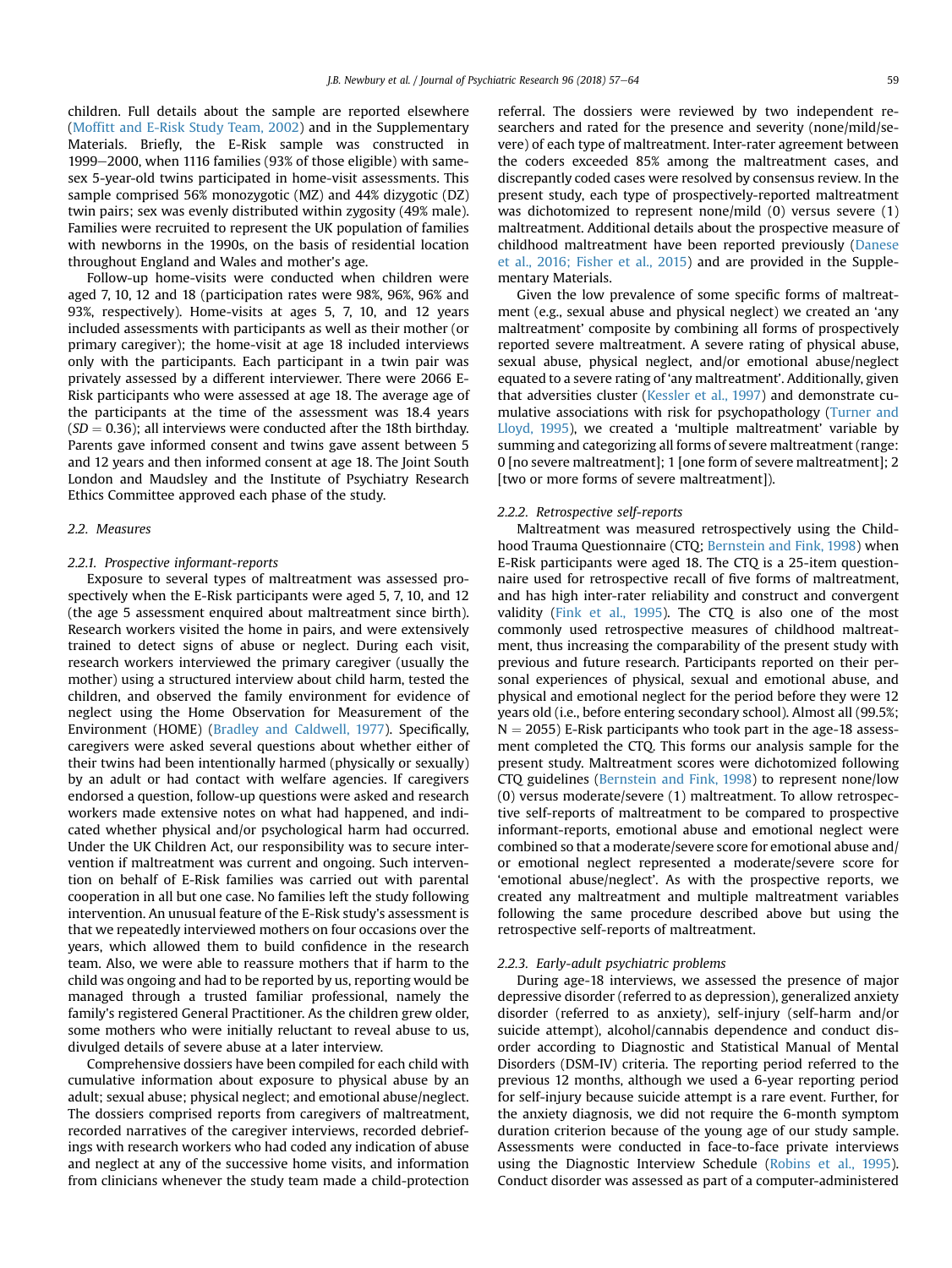module, and was defined as a score of five or more out of 13 items (scored yes/no) assessing behavior such as bullying, physical cruelty, lying, and truancy, etc. The rates of psychiatric problems in this sample at age 18 were  $20.1\%$  (N = 412) for depression; 7.3%  $(N = 150)$  for anxiety; 14.2%  $(N = 291)$  for self-injury; 15.9%  $(N = 326)$  for alcohol/cannabis dependence; and 15.0%  $(N = 307)$ for conduct disorder. These rates are similar to those reported in other general population samples of a similar age [\(Costello et al.,](#page-6-0) [2003; Hankin et al., 1998; Kidger et al., 2012; Merikangas et al.,](#page-6-0) [2010](#page-6-0)).

## 2.3. Statistical analysis

All analyses were conducted in STATA 14.2 (StataCorp LP, USA), and proceeded in four steps. First, we calculated the agreement between prospective informant-reports and retrospective selfreports of any maltreatment and multiple maltreatment using Cohen's Kappa. We repeated this for the specific forms of childhood maltreatment. Second, we used logistic regression to calculate the associations of prospective informant-reports and retrospective self-reports of maltreatment with each of the early-adult psychiatric problems. Third, we repeated regression models with prospective informant-reports and retrospective self-reports of maltreatment entered simultaneously, to check whether both report types were independently associated with early-adult psychiatric problems. Fourth, because the prospective and retrospective variables entailed different thresholds, we conducted sensitivity analyses by repeating steps one to three using broader thresholds (no maltreatment versus any evidence of maltreatment). As this sample comprises twins, all regression analyses were adjusted for the non-independence of observations using the Huber/White variance estimator ([Rogers, 1994](#page-7-0)).

#### 3. Results

3.1. Is there agreement between prospective informant-reports and retrospective self-reports of childhood maltreatment?

Table 1 presents the prevalence of childhood maltreatment (any maltreatment, multiple maltreatment, and the specific forms of maltreatment) according to prospective informant-reports (obtained from caregiver reports, researchers' observations and clinicians' reports between ages  $5-12$  years) and retrospective selfreports (reports by the participants themselves at age 18 of events before age 12), followed by concordance and agreement estimates. Comparable rates of maltreatment were identified by prospective (7.4%;  $N = 152$ ) and retrospective (8.8%;  $N = 180$ ) reports. Likewise, very similar rates of multiple maltreatment (2 or more forms) were identified by prospective (2.6%;  $N = 53$ ) and retrospective (2.4%;  $N = 49$ ) reports.

However, there was low concordance between prospectively and retrospectively reported cases of maltreatment (Table 1). For example, only 27.6% of individuals with a prospective report of any maltreatment subsequently reported this maltreatment at age 18  $(N = 42)$ . Conversely, there was high concordance (92.8%;  $N = 1765$ ) between prospective and retrospective reports of maltreatment in cases where maltreatment was prospectively reported as absent. Absolute between-method agreement was high owing to the low prevalence of maltreatment. In contrast, kappa agreement (К: agreement beyond that expected by chance) was slight  $(<0.2)$  for any maltreatment and fair  $(>0.2$  and  $< 0.4$ ) for multiple maltreat-ment ([Sim and Wright, 2005\)](#page-7-0), although both K estimates were statistically significant in our sample ( $p < 0.001$ ).

Focussing on the specific forms of childhood maltreatment, low rates of sexual abuse and physical neglect and slightly higher rates of physical abuse and emotional abuse/neglect were identified,

Table 1

Agreement between prospective informant-reports and retrospective self-reports of childhood maltreatment.

| Maltreatment type                  | Prevalence of maltreatment |                      | Concordance <sup>a</sup> | Agreement b         |          |            |  |
|------------------------------------|----------------------------|----------------------|--------------------------|---------------------|----------|------------|--|
|                                    | Prospective report         | Retrospective report | Maltreatment present     | Maltreatment absent | Absolute | Kappa<br>К |  |
|                                    | %                          | $\%$                 | $\%$                     | %                   | $\%$     |            |  |
|                                    | (n/N)                      | (n/N)                | (n/N)                    | (n/N)               |          |            |  |
| Any maltreatment                   | 7.4<br>(152/2055)          | 8.8<br>(180/2055)    | 27.63<br>(42/152)        | 92.8<br>(1765/1903) | 87.9     | $0.188***$ |  |
| Multiple maltreatment <sup>c</sup> | 2.6<br>(53/2055)           | 2.4<br>(49/2055)     | 26.42<br>(14/53)         | 98.3<br>(1967/2002) | 92.2     | $0.205***$ |  |
| Specific forms of maltreatment     |                            |                      |                          |                     |          |            |  |
| Physical abuse                     | 5.2<br>(107/2055)          | 2.5<br>(52/2055)     | 16.8<br>(18/107)         | 98.3<br>(1914/1948) | 94.0     | $0.199***$ |  |
| Sexual abuse                       | 0.7<br>(15/2055)           | 1.1<br>(23/2055)     | 40.0<br>(6/15)           | 99.2<br>(2023/2040) | 98.7     | $0.310***$ |  |
| Physical neglect                   | 1.7<br>(34/2055)           | 1.3<br>(27/2055)     | 11.8<br>(4/34)           | 98.9<br>(1998/2021) | 97.4     | $0.118***$ |  |
| Emotional abuse/neglect            | 3.0<br>(61/2055)           | 7.4<br>(151/2055)    | 32.8<br>(20/61)          | 93.4<br>(1863/1994) | 91.6     | $0.153***$ |  |

Note: \*\*\*p < 0.001. Almost all (99.5%; N = 2055) E-Risk participants who took part in the age 18 assessment completed the Childhood Trauma Questionnaire. This forms our analysis sample.

a The concordance percentages (Maltreatment present, Maltreatment absent) were calculated using prospective reports of maltreatment as the reference (N). This is consistent with previous studies, and also takes into consideration the multiple-informant and multi-wave design of the prospective measure.

**b** Absolute agreement is the entire overlap between reports including instances where no maltreatment was reported. Kappa agreement takes into consideration chance overlap which can occur because the majority of children were not maltreated (and therefore most participants had a score of 0).

<sup>c</sup> Multiple forms of maltreatment (two or more forms of maltreatment which could include physical abuse, sexual abuse, physical neglect and/or emotional abuse/neglect) were reported prospectively/retrospectively. For the prevalence of maltreatment and concordance estimates, a binary multiple maltreatment variable was used (coded as 0/1 versus two or more forms of maltreatment). For the Kappa agreement analyses, an ordinal multiple maltreatment variable was used to capture the most information on agreement between reports, which ranged from 0 (no maltreatment) to 1 (one form of maltreatment) to  $2+$  (two or more forms of maltreatment). Weighted kappa was used for multiple maltreatment because the variable was on an ordinal scale.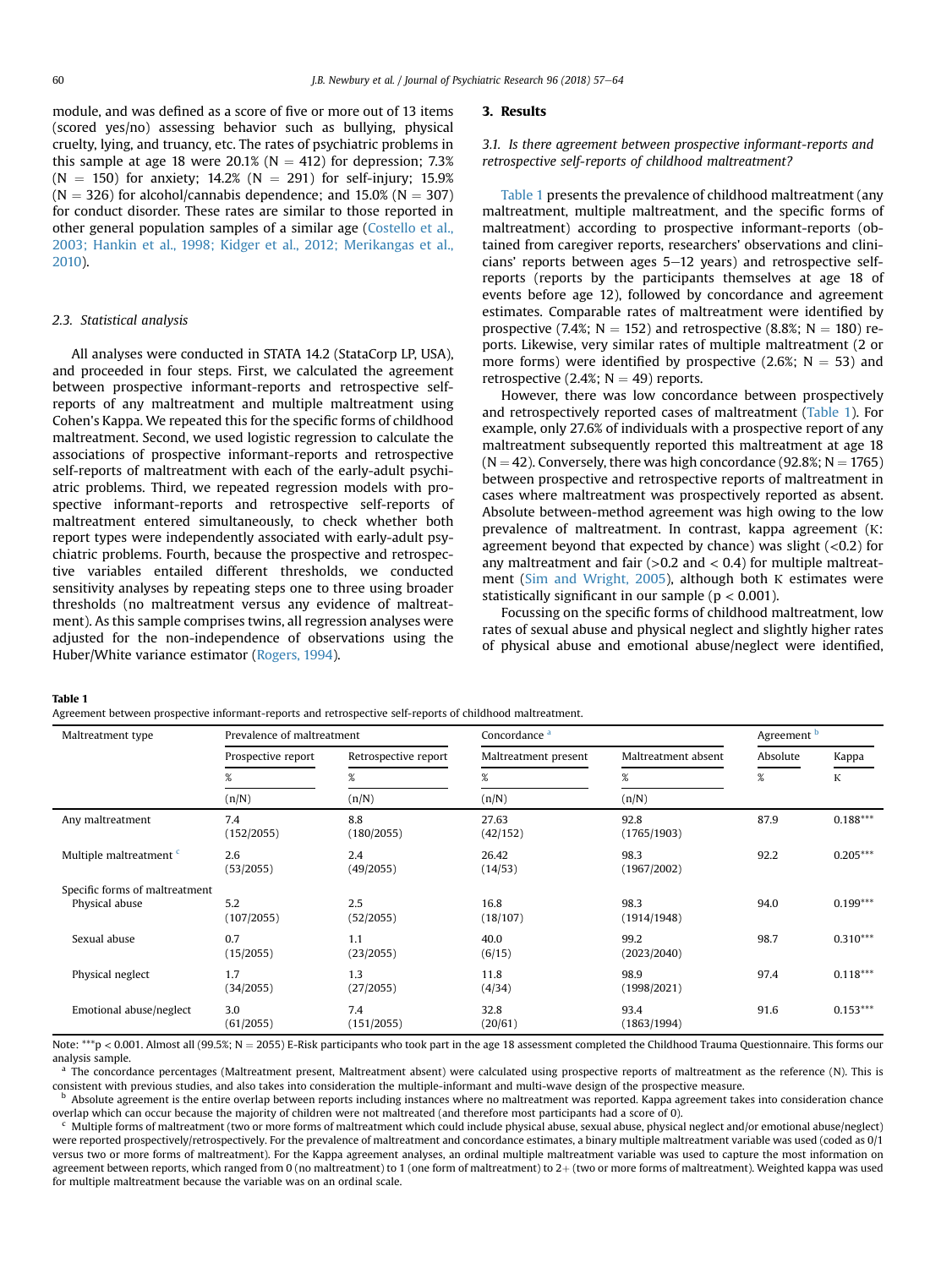regardless of reporter. Kappa agreement between prospective and retrospective reports of the specific forms of maltreatment again ranged from slight to fair.

# 3.2. Do prospective reports and retrospective reports of maltreatment differ in their ability to predict early-adult psychiatric problems?

Table 2 shows that odds for all psychiatric problems were elevated (all ORs>1.0) among participants with reports of childhood maltreatment, regardless of report type, with many associations reaching a high level of statistical significance ( $p < 0.001$ ). Retrospective (versus prospective) reports of maltreatment often produced stronger associations with psychiatric problems, particularly depression and self-injury. For example, the elevated odds for self-injury was over two-times greater for retrospective compared to prospective reports of maltreatment, and these effect size differences were statistically significant given the nonoverlapping confidence intervals. Odds for psychiatric problems (notably depression and self-injury) were particularly high for individuals who retrospectively self-reported multiple (two or more) forms of childhood maltreatment. In contrast, the elevated odds for alcohol/cannabis dependence and conduct disorder did not substantially differ between retrospective and prospective reports. A similar pattern of associations was found when we examined the specific forms of maltreatment individually (see Supplementary Table 1).

# 3.3. Are prospective reports and retrospective reports of maltreatment independently associated with early-adult psychiatric problems?

Prospective reports and retrospective reports of maltreatment were simultaneously entered into logistic regressions models to calculate their independent effects ([Table 3](#page-5-0)). The associations arising from retrospective reports of any maltreatment and multiple maltreatment (two or more forms) mostly remained significant after considering the corresponding prospective report of maltreatment. That is, retrospective self-reports of maltreatment predicted early-adult psychopathology even in individuals without a corresponding prospective report of maltreatment. In contrast, many of the associations arising from prospective reports of maltreatment were attenuated to below conventional levels of significance after controlling for the corresponding retrospective report, particularly for multiple maltreatment which was no longer significantly associated with depression, anxiety, self-injury, or alcohol/cannabis dependence. That is, the association between prospective reports of maltreatment and psychiatric problems often did not hold among individuals who failed to also give a retrospective self-report of maltreatment. A similar pattern of attenuation (retrospective reports usually remaining robust and prospective reports often becoming non-significant) was found when we examined the specific forms of maltreatment individually (see Supplementary Table 2).

Repeating all of the above analyses with more broadly defined maltreatment variables (i.e., no maltreatment versus any evidence of maltreatment) produced comparable results (see Supplementary Results and Supplementary Tables 3, 4 and 5), suggesting that findings were not due to threshold differences between prospective and retrospective reports.

# 4. Discussion

The present study examined the validity and predictive utility of retrospective self-reports versus prospective informant-reports of childhood maltreatment. Our analyses revealed three main findings.

First, overall rates of childhood maltreatment, which closely

#### Table 2

| Associations of prospective informant-reports versus retrospective self-reports of childhood maltreatment with early-adult psychiatric problems |  |  |  |  |  |  |  |  |  |  |
|-------------------------------------------------------------------------------------------------------------------------------------------------|--|--|--|--|--|--|--|--|--|--|
|                                                                                                                                                 |  |  |  |  |  |  |  |  |  |  |

| Maltreatment type       | Report type <sup>a</sup>                 | Association with early-adult psychiatric problems                      |                                                                      |                                                                         |                                                                       |                                                                       |  |  |  |  |
|-------------------------|------------------------------------------|------------------------------------------------------------------------|----------------------------------------------------------------------|-------------------------------------------------------------------------|-----------------------------------------------------------------------|-----------------------------------------------------------------------|--|--|--|--|
|                         |                                          | Depression                                                             | Anxiety                                                              | Self-injury                                                             | Alcohol/cannabis<br>dependence                                        | Conduct disorder                                                      |  |  |  |  |
|                         |                                          | <b>OR</b>                                                              | <b>OR</b>                                                            | <b>OR</b>                                                               | <b>OR</b>                                                             | OR                                                                    |  |  |  |  |
|                         |                                          | (95% CI)                                                               | $(95\% \text{ CI})$                                                  | (95% CI)                                                                | (95% CI)                                                              | (95% CI)                                                              |  |  |  |  |
| Any maltreatment        | Prospective report                       | $2.37***$<br>(1.59, 3.54)                                              | $2.06*$<br>(1.18, 3.61)                                              | $2.42***$<br>(1.57, 3.79)                                               | $2.42***$<br>(1.62, 3.63)                                             | $3.23***$<br>(2.20, 4.73)                                             |  |  |  |  |
|                         | Retrospective report                     | $4.12***$<br>(3.00, 5.65)                                              | $3.08***$<br>(1.95, 4.88)                                            | $5.48***$<br>(3.88, 7.75)                                               | $3.30***$<br>(2.35, 4.62)                                             | $4.17***$<br>(2.96, 5.88)                                             |  |  |  |  |
| Multiple maltreatment b | Prospective report                       |                                                                        |                                                                      |                                                                         |                                                                       |                                                                       |  |  |  |  |
|                         | 0                                        | [reference]<br>$2.15***$<br>(1.32, 3.51)                               | [reference]<br>1.87+<br>(0.92, 3.84)                                 | [reference]<br>$2.74***$<br>(1.69, 4.44)                                | [reference]<br>$2.63***$<br>(1.64, 4.22)                              | [reference]<br>$2.78***$<br>(1.71, 4.52)                              |  |  |  |  |
|                         | $2+$                                     | $2.83***$<br>(1.49, 5.37)                                              | $2.42*$<br>(1.06, 5.50)                                              | 1.93<br>(0.83, 4.50)                                                    | $2.07*$<br>(1.03, 4.17)                                               | $4.20***$<br>(2.40, 7.32)                                             |  |  |  |  |
|                         | Retrospective report<br>$\bf{0}$<br>$2+$ | [reference]<br>$3.10***$<br>(2.14, 4.50)<br>$8.86***$<br>(4.84, 16.22) | [reference]<br>$2.68**$<br>(1.53, 4.70)<br>$4.26***$<br>(2.16, 8.42) | [reference]<br>$3.88***$<br>(2.59, 5.81)<br>$13.22***$<br>(6.96, 25.12) | [reference]<br>$2.79***$<br>(1.88, 4.14)<br>$4.99***$<br>(2.81, 8.85) | [reference]<br>$4.34***$<br>(2.96, 6.36)<br>$3.73***$<br>(1.95, 7.13) |  |  |  |  |

Note: CI confidence interval, OR odds ratio. \*\*\*p < 0.001 \*\*p < 0.01 \* p < 0.05  $\gamma$  p < 0.1. Almost all (99.5%; N = 2055) E-Risk participants who took part in the age 18 assessment completed the Childhood Trauma Questionnaire. This forms our analysis sample. All analyses account for the non-independence of twin observations using the 'cluster' command in STATA.

For report type, clear cells highlight the associations arising from prospective informant-reports of childhood maltreatment. Grey cells highlight the associations arising from retrospective self-reports of childhood maltreatment.

<sup>b</sup> Multiple forms of maltreatment (two or more forms of maltreatment which could include physical abuse, sexual abuse, physical neglect and/or emotional abuse/neglect) were reported prospectively/retrospectively. Regression analyses used the ordinal multiple maltreatment variable, which ranged from 0 (no maltreatment) to 1 (one form of maltreatment) to  $2+$  (two or more forms of maltreatment).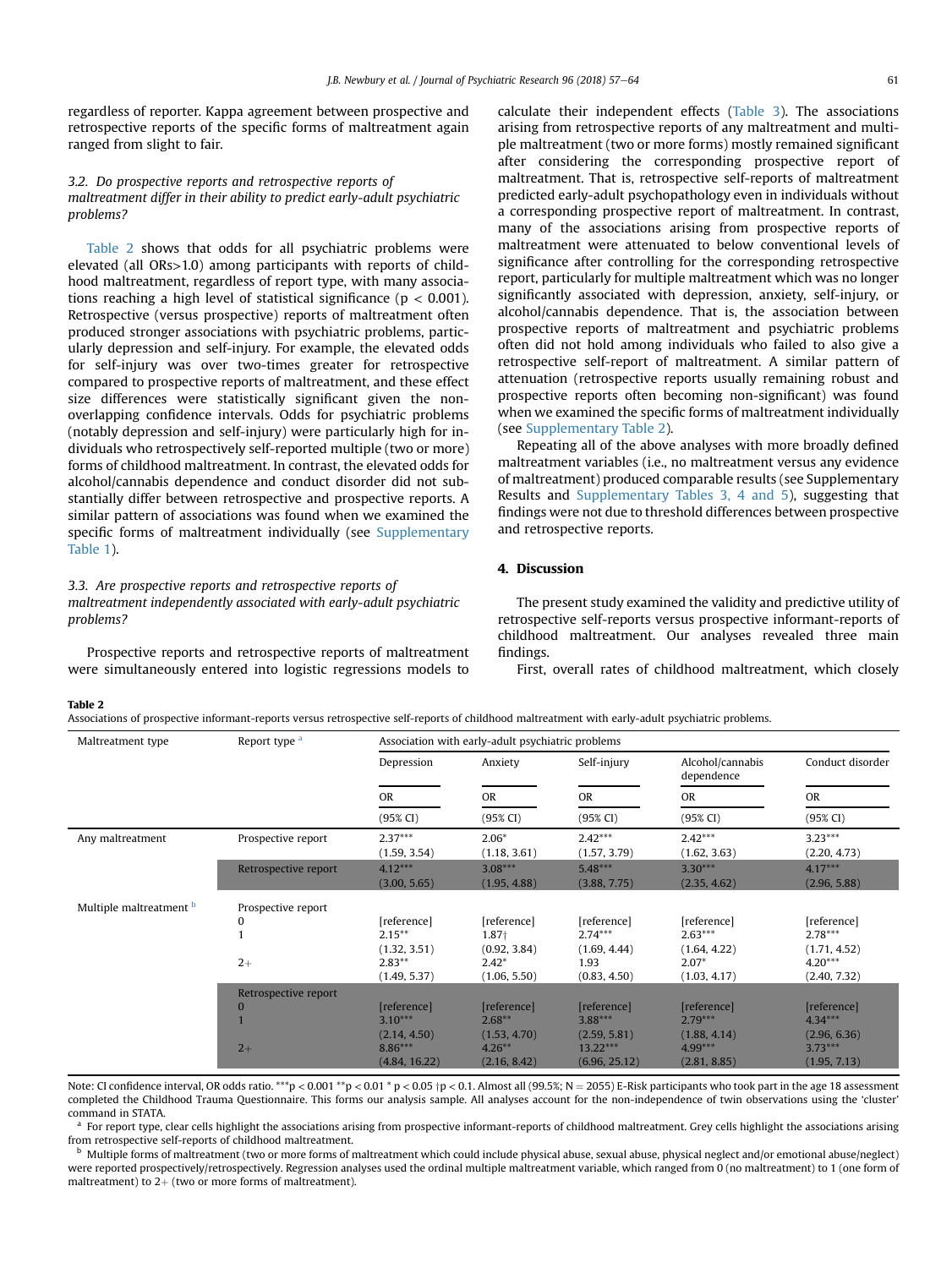#### <span id="page-5-0"></span>Table 3

Independent associations of prospective informant-reports versus retrospective self-reports of childhood maltreatment with early-adult psychiatric problems.

| Maltreatment type                  | Report type <sup>a</sup>                                            | Association with early-adult psychiatric problems <b>b</b>                                                 |                                                                                                         |                                                                                                              |                                                                                                              |                                                                                                                  |  |  |  |  |
|------------------------------------|---------------------------------------------------------------------|------------------------------------------------------------------------------------------------------------|---------------------------------------------------------------------------------------------------------|--------------------------------------------------------------------------------------------------------------|--------------------------------------------------------------------------------------------------------------|------------------------------------------------------------------------------------------------------------------|--|--|--|--|
|                                    |                                                                     | Depression                                                                                                 | Anxiety                                                                                                 | Self-injury                                                                                                  | Alcohol/cannabis<br>dependence                                                                               | Conduct disorder<br><b>OR</b>                                                                                    |  |  |  |  |
|                                    |                                                                     | <b>OR</b>                                                                                                  | OR                                                                                                      | <b>OR</b>                                                                                                    | OR                                                                                                           |                                                                                                                  |  |  |  |  |
|                                    |                                                                     | (95% CI)                                                                                                   | (95% CI)                                                                                                | (95% CI)                                                                                                     | (95% CI)                                                                                                     | $(95\% CI)$                                                                                                      |  |  |  |  |
| Any maltreatment                   | Prospective report                                                  | $1.81***$<br>(1.19, 2.77)                                                                                  | 1.59<br>(0.89, 2.85)                                                                                    | $1.70*$<br>(1.04, 2.77)                                                                                      | $1.92**$<br>(1.25, 2.95)                                                                                     | $2.49***$<br>(1.62, 3.83)                                                                                        |  |  |  |  |
|                                    | Retrospective report                                                | $3.74***$<br>(2.70, 5.17)                                                                                  | $2.82***$<br>(1.76, 4.52)                                                                               | $5.02***$<br>(3.51, 7.17)                                                                                    | $2.94***$<br>(2.06, 4.19)                                                                                    | $3.57***$<br>(2.47, 5.17)                                                                                        |  |  |  |  |
| Multiple maltreatment <sup>c</sup> | Prospective report<br>0<br>$2+$<br>Retrospective report<br>$\bf{0}$ | [reference]<br>$1.89*$<br>(1.15, 3.11)<br>1.44<br>(0.65, 3.20)<br>[reference]<br>$2.92***$<br>(2.00, 4.26) | [reference]<br>1.63<br>(0.78, 3.42)<br>1.41<br>(0.58, 3.43)<br>[reference]<br>$2.53***$<br>(1.45, 4.40) | [reference]<br>$2.35***$<br>(1.40, 3.97)<br>0.63<br>(0.21, 1.92)<br>[reference]<br>$3.79***$<br>(2.51, 5.72) | [reference]<br>$2.35***$<br>(1.45, 3.81)<br>1.15<br>(0.51, 2.62)<br>[reference]<br>$2.62***$<br>(1.76, 3.92) | [reference]<br>$2.44***$<br>(1.45, 4.09)<br>$2.78**$<br>(1.37, 5.62)<br>[reference]<br>$3.90***$<br>(2.60, 5.85) |  |  |  |  |
|                                    | $2+$                                                                | $7.95***$<br>(4.28, 14.75)                                                                                 | $3.80**$<br>(1.79, 8.05)                                                                                | $14.94***$<br>(7.68, 29.04)                                                                                  | $4.70***$<br>(2.50, 8.82)                                                                                    | $2.69**$<br>(1.29, 5.59)                                                                                         |  |  |  |  |

Note: CI confidence interval, OR odds ratio, \*\*\*p < 0.001 \*\*p < 0.01 \* p < 0.05. Almost all (99.5%; N = 2055) E-Risk participants who took part in the age 18 assessment completed the Childhood Trauma Questionnaire. This forms our analysis sample. All analyses account for the non-independence of twin observations using the 'cluster' command in STATA.

For report type, clear cells highlight the associations arising from prospective informant-reports of childhood maltreatment. Grey cells highlight the associations arising from retrospective self-reports of childhood maltreatment.

 $^{\rm b}$  Associations of prospective informant-reports and retrospective self-reports of childhood maltreatment with early-adult psychiatric outcomes were modelled simultaneously. That is, prospective reports were adjusted for the corresponding retrospective self-report, and vice versa.

 $c$  Multiple forms of maltreatment (two or more forms of maltreatment which could include physical abuse, sexual abuse, physical neglect and/or emotional abuse/neglect) were reported prospectively/retrospectively. Regression analyses used an ordinal multiple maltreatment variable, which ranged from 0 (no maltreatment) to 1 (one form of maltreatment) to  $2+$  (two or more forms of maltreatment).

match recent national and global estimates ([Butchart et al., 2006;](#page-6-0) [Gilbert et al., 2009; Radford et al., 2011, 2013](#page-6-0)), were similar between prospective and retrospective reports. However, agreement between prospective and retrospective reports of childhood maltreatment was only slight to fair (all K's  $\leq$  0.31). Betweenmethod agreement was similar to that reported by [Everson et al.](#page-7-0) [\(2008\)](#page-7-0) in their comparison of official records and earlyadolescent self-reports (all K's  $\leq$  0.19); and slightly higher than recently reported by [Reuben et al. \(2016\)](#page-7-0) in their comparison of researcher-reports and adult self-reports of maltreatment (all  $K's \leq 0.13$ ). Our analyses revealed a tendency for participants with prospectively reported childhood maltreatment to underreport this maltreatment when interviewed at age 18. Conversely, most individuals who self-reported childhood maltreatment at age 18 did not have a corresponding prospective report during childhood. That is, despite using comprehensive and detailed measures of several forms of maltreatment that covered the same exposure period of birth to age 12, and despite obtaining self-reports of maltreatment at a relatively young age, our prospective and retrospective measures of childhood maltreatment captured two largely non-overlapping groups of maltreated individuals.

Second, participants who were maltreated during childhood were significantly more likely to have a range of psychiatric problems in early adulthood including depression, anxiety, selfinjurious behavior, alcohol/cannabis dependence, and conduct disorder. These associations were apparent regardless of how maltreatment was measured, supporting the validity of the retrospective self-report measure used in this study. However, retrospective self-reports often demonstrated stronger associations with psychiatric problems, and particularly high odds for psychopathology were found among participants who self-reported multiple forms of maltreatment. These findings parallel results from previous studies [\(Everson et al., 2008; Tajima et al., 2004;](#page-7-0) [Widom and Morris, 1997; Widom et al., 1999](#page-7-0)), and are consistent with recent evidence from the Dunedin Study in which adults' retrospective self-reports of adversity demonstrated stronger associations with subjective, self-reported health outcomes ([Reuben](#page-7-0) [et al., 2016\)](#page-7-0). Several mechanisms might account for the differentially strong associations arising from retrospective self-reports. For example, prospective reports of maltreatment may have captured less severe cases of maltreatment due to parents' fear of disclosure. However, the prospective measure used in this study was carefully designed to foster trust between researchers and parents, and incorporated information from other informants. Alternatively, young adults with contemporaneous mental health problems might have remembered more negative versus positive childhood experiences because of their current mood. However, previous investigations using repeated measures of maltreatment and mental health indicate that such memory biases have minimal influence on the correlation between self-reports and psychopathology ([Fergusson et al., 2011\)](#page-7-0). It is also possible that individuals with current mental health problems were more accurate in retrieving memories of genuine maltreatment. Literature on 'depressive realism' [\(Ackermann and DeRubeis, 1991\)](#page-6-0) suggests, for example, that depressed individuals are more accurate at perceiving reality as it is, whereas non-depressed individuals avoid unpleasant thoughts. However, another interpretation for the present findings is that young people were simply more knowledgeable about their childhood maltreatment experiences than their parents, making the self-report measure a better predictor of mental health.

Third, retrospective self-reports (versus prospective reports) of multiple maltreatment demonstrated particularly strong associations with psychiatric problems involving an affective component, including depression and self-injury (and to a lesser extent,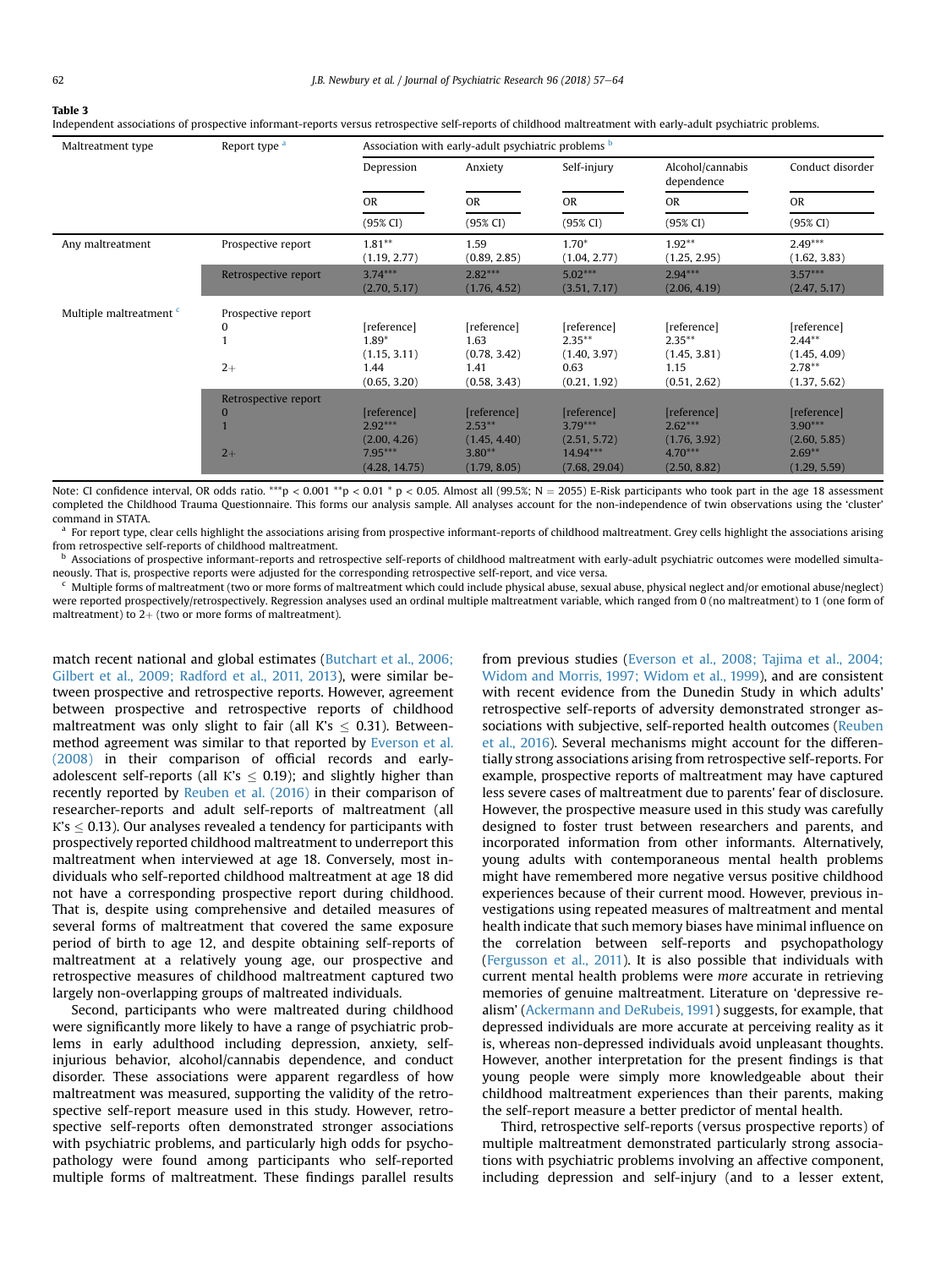<span id="page-6-0"></span>anxiety). These differential associations were less apparent for alcohol/cannabis dependence and conduct disorder, which are often conceptualized as externalizing problems. Furthermore, the stronger associations between retrospective self-reports of multiple maltreatment and affective psychiatric problems were accentuated when retrospective and prospective reports were simultaneously modelled. That is, the associations arising from prospective reports often became non-significant or were substantially attenuated; whereas the associations arising from retrospective self-reports remained strong and significant. This suggests that that the link between maltreatment and affective forms of psychopathology in our sample was dependent on whether the childhood maltreatment was recalled in early-adulthood. In other words, maltreated individuals who themselves recalled being maltreated had a greater risk for affective problems than maltreated individuals who had forgotten (or chose not to disclose) this maltreatment.

# 4.1 Limitations

We acknowledge some limitations. First, the prevalence of both maltreatment and psychopathology in our sample was low. Analyses were adequately powered for our main research questions. However, only a small proportion of participants had double reports of any maltreatment ( $N = 42$ ), which limited our ability to examine whether concordant reports of maltreatment provided additional information, such as indication of more severe maltreatment. Second, as with previous comparisons of prospective reports and retrospective self-reports, our analyses could not isolate the effects of timing from source. This is an unresolvable issue as it is not ethically appropriate in research studies to obtain self-reports prospectively from young children. However, the retrospective self-reports were obtained at a younger age than most previous studies, reducing the time in which childhood memories might be forgotten. Third, the CTQ is a questionnaire therefore our findings might not generalize to studies using different retrospective methods such as interviews. Nevertheless, given that the CTQ is one of the most commonly used retrospective maltreatment measures, our findings apply to a wide range of studies investigating psychological sequelae of childhood maltreatment. Finally, E-Risk is a twin sample, which could have a different risk profile to singleton samples. However, the prevalence of childhood maltreatment in our sample matches recent UK general population estimates [\(Radford et al., 2011, 2013\)](#page-7-0). Additionally, the prevalence of psychopathology in twins and singletons has previously been shown not to differ ([Gjone and Novik, 1995\)](#page-7-0). Therefore, our findings should be generalizable to other cohorts covering similar time periods.

# 5. Conclusions

Given that prospective and retrospective reports yielded similar rates of maltreatment but captured largely non-overlapping groups, we suggest that both methodologies hold value in research studies. Prospective measures miss individuals whose maltreatment was not known or reported during childhood. Retrospective self-report measures miss individuals who have forgotten or choose not to disclose their childhood maltreatment experiences. Arguably the strongest approach, both to estimate the occurrence and the mental health consequences of maltreatment, is to use both prospective and retrospective measures in the same sample. A powerful method for studies benefitting from multiple sources of information on maltreatment could be to derive composite maltreatment variables from all available information. In our study, both prospective reports and retrospective reports of maltreatment were associated with early-adult psychiatric problems. This provides further evidence that previously documented associations between self-reported maltreatment and mental illness are not spurious, and indeed, retrospective self-reports are potentially a more useful indicator of clinical need. The growing support for specialist early-intervention facilities [\(Davidson et al.,](#page-7-0) [2015\)](#page-7-0) means that retrospective self-reports, via early-adulthood screening for childhood maltreatment, are an increasingly practical and useful measure of risk for psychopathology. Young adults who remember being maltreated could be a particularly high-risk group to target for early-intervention. However, it is unclear why the differentially strong associations of retrospective self-reports were mostly apparent for affective forms of psychopathology in our study. Future investigations using retrospective self-reports of childhood maltreatment may need to consider current mood state to account for potential memory biases.

# Financial Support

The E-Risk Study is funded by the United Kingdom Medical Research Council (UKMRC grant number: G1002190); Economic and Social Research Council (ESRC grant number: ES/M010309/1); National Institute of Child Health and Development (NICHD grant number: HD077482); Avielle Foundation; and by the Jacobs Foundation. JBN and JRB are supported by ESRC multidisciplinary studentships. HLF is supported by an MQ Fellows Award (grant number: MQ14F40). LA is the Mental Health Leadership Fellow for the UK ESRC.

# Conflict of interest

None.

### Acknowledgements

We are grateful to the study mothers and fathers, the twins, and the twins' teachers for their participation. Our thanks to members of the E-Risk team for their dedication, hard work, and insights.

# Appendix A. Supplementary data

Supplementary data related to this article can be found at [https://doi.org/10.1016/j.jpsychires.2017.09.020.](https://doi.org/10.1016/j.jpsychires.2017.09.020)

## References

- [Ackermann, R., DeRubeis, R.J., 1991. Is depressive realism real? Clin. Psychol. Rev. 11](http://refhub.elsevier.com/S0022-3956(17)30797-5/sref1)  $(5)$ , 565-[584.](http://refhub.elsevier.com/S0022-3956(17)30797-5/sref1)
- [Arseneault, L., Cannon, M., Fisher, H.L., Polanczyk, G., Moffitt, T.E., Caspi, A., 2011.](http://refhub.elsevier.com/S0022-3956(17)30797-5/sref3) [Childhood trauma and children's emerging psychotic symptoms: a genetically](http://refhub.elsevier.com/S0022-3956(17)30797-5/sref3) sensitive longitudinal cohort study. Am. I. Psychiatry  $168(1)$ ,  $65-72$ .
- [Bernstein, D.P., Fink, L., 1998. Childhood Trauma Questionnaire: a Retrospective](http://refhub.elsevier.com/S0022-3956(17)30797-5/sref4) [Self-report: Manual. Psychological Corporation, Orlando, USA](http://refhub.elsevier.com/S0022-3956(17)30797-5/sref4).
- [Bower, G.H., 1981. Mood and memory. Am. Psychol. 36 \(2\), 129](http://refhub.elsevier.com/S0022-3956(17)30797-5/sref5)-[148.](http://refhub.elsevier.com/S0022-3956(17)30797-5/sref5)
- [Bradley, R., Caldwell, B., 1977. Home observation for measurement of the environ](http://refhub.elsevier.com/S0022-3956(17)30797-5/sref6)[ment: a validation study of screening ef](http://refhub.elsevier.com/S0022-3956(17)30797-5/sref6)ficiency. Am. J. Ment. Defic. 81 (5),  $417 - 420$  $417 - 420$
- [Brewin, C.R., Andrews, B., Gotlib, I.H., 1993. Psychopathology and early experience: a](http://refhub.elsevier.com/S0022-3956(17)30797-5/sref7) [reappraisal of retrospective reports. Psychol. Bull. 113 \(1\), 82](http://refhub.elsevier.com/S0022-3956(17)30797-5/sref7)-[98.](http://refhub.elsevier.com/S0022-3956(17)30797-5/sref7)
- [Brown, J., Berenson, K., Cohen, P., 2005. Documented and self-reported child abuse](http://refhub.elsevier.com/S0022-3956(17)30797-5/sref8) [and adult pain in a community sample. Clin. J. Pain 21 \(5\), 374](http://refhub.elsevier.com/S0022-3956(17)30797-5/sref8)-[377.](http://refhub.elsevier.com/S0022-3956(17)30797-5/sref8)
- [Butchart, A., Phinney Harvey, A., Mian, M., Fürniss, T., Kahane, T., 2006. Preventing](http://refhub.elsevier.com/S0022-3956(17)30797-5/sref9) [Child Maltreatment: a Guide to Taking Action and Generating Evidence. WHO](http://refhub.elsevier.com/S0022-3956(17)30797-5/sref9) [and international society for the prevention of child abuse and neglect. WHO,](http://refhub.elsevier.com/S0022-3956(17)30797-5/sref9) [Geneva, Switzerland.](http://refhub.elsevier.com/S0022-3956(17)30797-5/sref9)
- [Cicchetti, D., Toth, S.L., 2005. Child maltreatment. Annu. Rev. Clin. Psychol. 1,](http://refhub.elsevier.com/S0022-3956(17)30797-5/sref10)  $409 - 438$  $409 - 438$  $409 - 438$
- [Costello, E.J., Mustillo, S., Erkanli, A., Keeler, G., Angold, A., 2003. Prevalence and](http://refhub.elsevier.com/S0022-3956(17)30797-5/sref11) [development of psychiatric disorders in childhood and adolescence. Arch. Gen.](http://refhub.elsevier.com/S0022-3956(17)30797-5/sref11) [Psychiatry 60 \(8\), 837](http://refhub.elsevier.com/S0022-3956(17)30797-5/sref11)-[844.](http://refhub.elsevier.com/S0022-3956(17)30797-5/sref11)